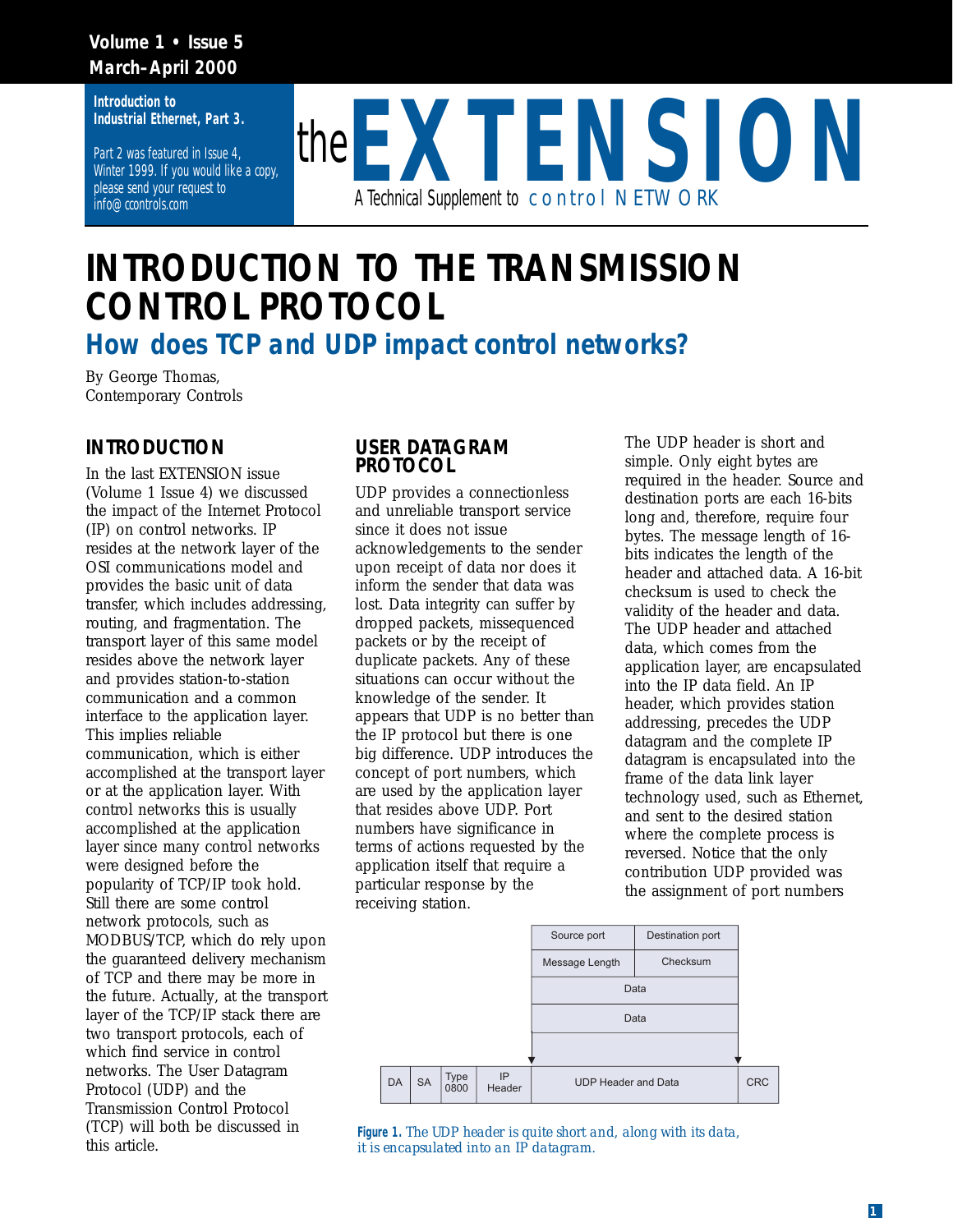for use by the application layer. If UDP is to be used, the application layer must worry about acknowledging message receipt, correctly ordering received packets into meaningful messages, discarding duplicate packets and requesting retransmission of faulty packets since UDP does not provide this service. However, if the application layer was originally designed to provide this reliability of service there is no reason to have the transport layer duplicate effort so UDP makes sense. UDP has low overhead and executes

## **Port Number Assignments**

Both UDP and TCP use port numbers and, if possible, the same assignment is used for both. The 16-bit numbers are classified as either assigned (wellknown), registered or dynamic (private). Port number assignments are maintained by the Internet Assigned Numbers Authority (IANA) and the complete list can be found at ftp://ftp.isi.edu/innotes/iana/ under port numbers. Numbers in the range of zero to 1023 are classified as well-known and are used by common processes. However, individual organizations can register numbers in the range of 1024 to 49151 for proprietary purposes and will not be used by other organizations. Looking at the list, we find some companies in our industry. Opto22 has registered 22000 and 22001 for their SNAP I/O and Opto Control products. The BACnet building automation protocol has registered 47808. DeviceNet and ControlNet intend to use 44818. Interestingly, the MODBUS/TCP specification calls for port 502, which is in the well-known port group. Port numbers 49152 to 65535 are considered as either private or dynamic and can be used by anyone.

quickly making it attractive for control networks.

## **PORT NUMBERS**

UDP introduces the port number concept. When a station receives a UDP datagram, it serves up the port number to the application layer, which then allocates a buffer area for the attached data. The port number has significance since it identifies a particular application. Since there are many port number possibilities, several different applications can be simultaneously supported on the same station.

Port numbers are 16-bits long and are classified as being assigned, registered or dynamic. Assigned port numbers in the range of zero to 1023 have been defined by the Internet Assigned Numbers Authority (IANA) for various applications that are considered part of the TCP/IP protocol suite. These applications include TELNET, FTP, and other popular Internet applications. These port numbers are termed "well known" and cannot be used by other applications. The remainder of the port assignments is classified as being either registered or dynamic. Registered means that an organization wants to define some level of functionality and has registered a unique port number with the IANA. Other organizations are to respect this assignment and not use either assigned or registered port numbers. Finally, the dynamic port numbers are used in a random manner by a requesting station to signify the source port of an application request.

For example, if station A requests a trivial file transfer protocol (TFTP) service (TFTP happens to use UDP) from station B, it would

insert a 69 (a well-known port assignment indicating TFTP services) into its destination port. A dynamic (random but nonconflicting) number will be put in its source port and the request will be sent to station B. Station B would receive the request and recognize it is a TFTP request from station A since port number 69 was used. Station B would then begin executing the process. But it would insert a 69 in its source port, and the dynamic number that was generated by station A in its destination port, and send the response to station A. Station B knows how to handle this particular application since it recognizes both the source and destination port numbers. The use of port numbers along with the IP address creates what is called a socket, which can be represented as <netid, hostid, portid>. As long as there is structure to the assignment of ports, the socket assignment becomes a unique representation of a particular application on the complete IP network.

#### **TRANSMISSION CONTROL PROTOCOL**

The second transport layer protocol is TCP which provides for a connection-based reliable message delivery service for processes. This relieves the application layer the responsibility of guaranteed message delivery. Besides reliable connections, TCP provides flow control to ensure stations are not flooded with data.

Data transmitted between stations is sent as a series of packets. These packets are reassembled at the receiving end in the proper order to recreate the data stream that was transmitted. Along the way packets can be corrupted, lost, duplicated or received out of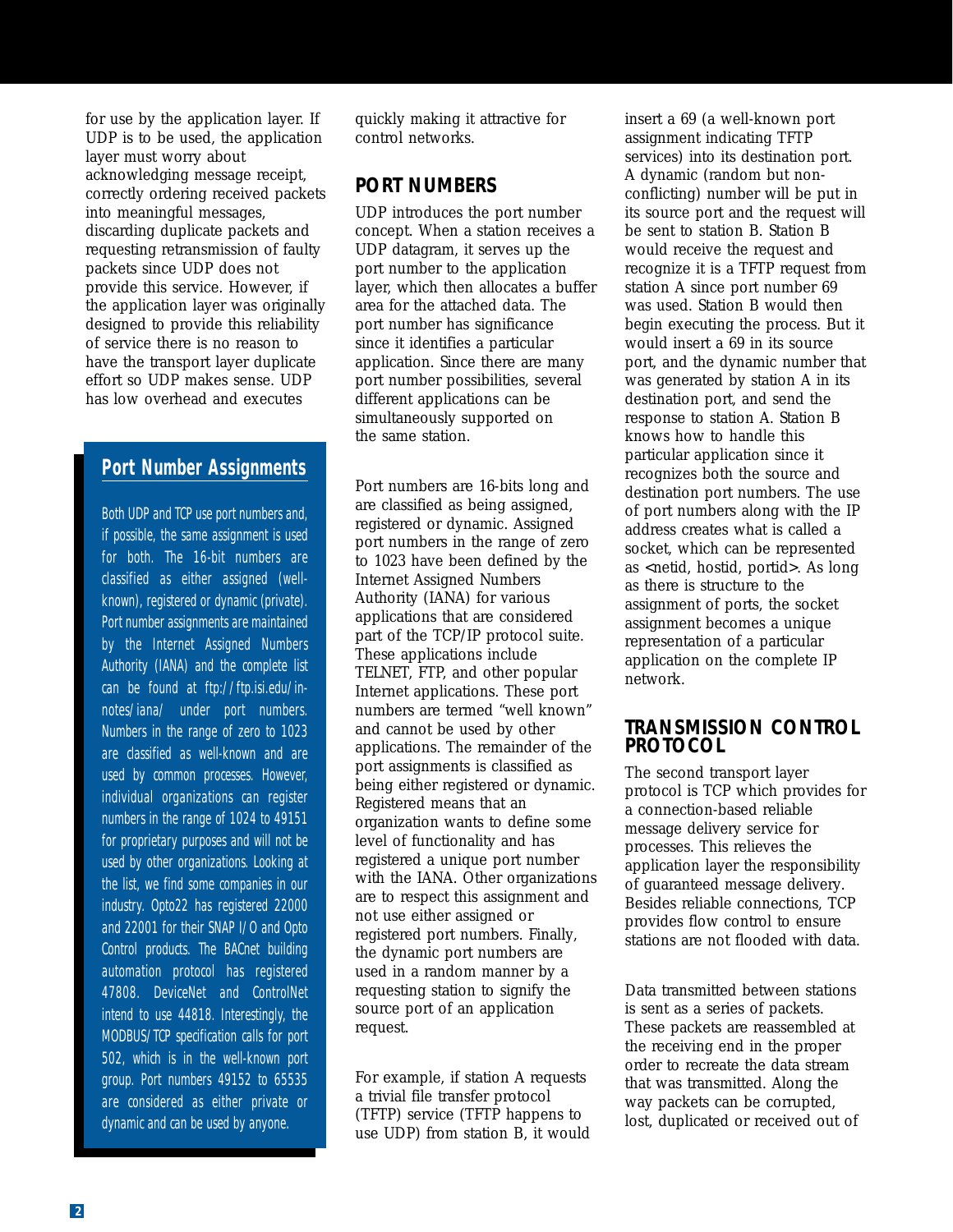order. In order to make sense of all this, sequence numbers are applied to each packet transmission. A sequence number is assigned to the first packet of a message. It does not matter what is the initial value of the sequence number only that the second packet has been assigned the initial sequence number plus one. The rule is that successive packets of a data stream have ascending sequence numbers each incremented by one. After all the packets are received, sequence numbers are used to order the packets. Missing sequence numbers indicate the packet was lost. Duplicate packet numbers indicate duplicate packets were received allowing them to be discarded. If all the packets are received in tact then the data stream was received properly and the receiving station could acknowledge receipt to the sender. If not, a request for retransmission of the missing packet can be made. There is no need to resend the entire data stream.

TCP provides a byte-oriented sequencing protocol that is more robust than the packet sequence

scheme described above. Instead of sequencing each packet, TCP sequences each byte in the packet. Assigning a sequence number to indicate the first byte in a multibyte packet does this. The second packet will have a sequence number equal to the first sequence number plus the number of bytes in the first packet. The receiver expects the same. The receiver acknowledges receipt of good packets by transmitting an acknowledgement that includes the value of the next expected sequence number. In this case, it is the sequence number of the last byte in the last received packet plus one. Upon receipt of this acknowledgement, the sender can assume that previous bytes up until the indicated sequence number were received properly. Before a sender can discard the packets being sent it must wait until this acknowledgement has been received because it may be called upon to resend some of the data. Acknowledgements need not require a separate transmission and each packet need not be acknowledged. For efficiency, TCP allows an acknowledgement field to be sent along with data. For example, if station B is responding



**Figure 2.** *The TCP header is much more complex than UDP and its length can vary.*

to station A's request for data, that data can be sent along with an acknowledgement of station A's requesting message. This speeds up processing.

TCP's header is larger than that of UDP but uses the same port assignment scheme as UDP does. Unlike UDP, a 32-bit sequence number and acknowledgement number are included in the header as well as several flag bits. Only a few of the flag bits will be discussed here. Since the TCP header can be of varying length depending upon the content of the options field, a data offset field has been provided in order to determine the actual beginning of the data. The padding field has been provided so that the options field along with the padding field will end on a 32-bit boundary. This is typically done with all the headers within the TCP/IP stack. A window field in the header indicates to the sender how much data the receiver is willing to accept. This feature is used for flow control, which attempts to prevent buffer overflow in the receiver. Finally, data follows the TCP header. The header can be up to 40 bytes in length and the header with its appended data is called a segment. A checksum field ensures the integrity of the header and its associated data.

## **USING CONNECTIONS**

When using the TCP protocol with processes a connection must be first established and maintained in order to provide for the flow of data. By establishing a connection between two stations, the proper buffer area is provided for the impending data. When station A wants to communicate to station B it must first establish a connection which allows for the synchronization of sequence numbers and acknowledgements.